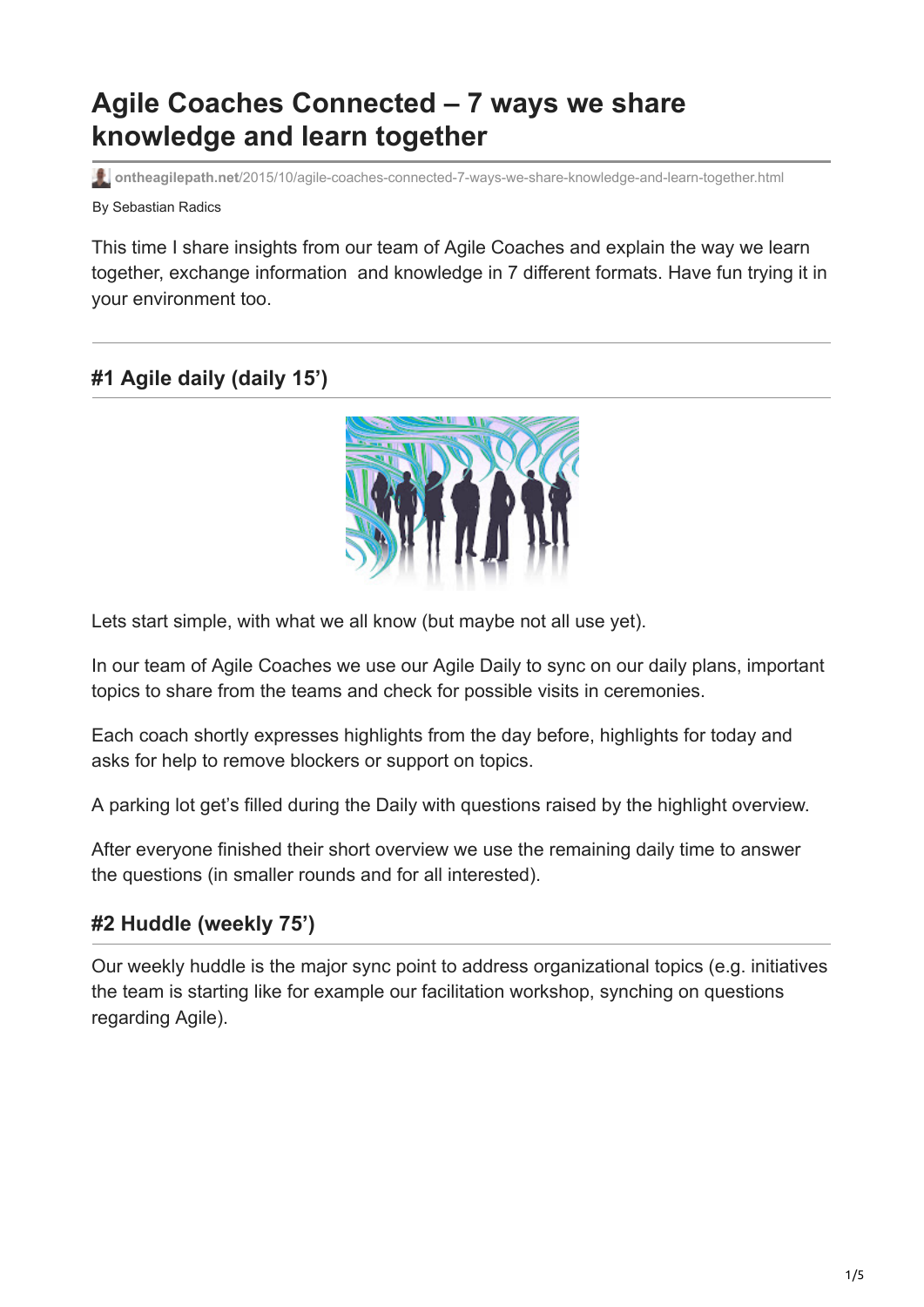

#### **The short version**

Maximum 15' per topic, longer topics will be addressed in smaller groups that are composed during the huddle.

Every topic gets pitched before and everyone votes on topics to discuss (this way we keep the huddle efficient and focussed on the most important topics).

I recommend reading the [detailed description of the huddle format](http://www.ontheagilepath.net/?p=43) to get more insights on the format of the huddle.

## **#3 Agile retrospective (monthly 90')**



Once a month we celebrate our Agile retrospective.

For us too an important meeting to continuously improve the way we work as a team. We rotate the facilitator role among our team members.

It's a great opportunity for the facilitator to try new exercises and have a feedback from the most critical group she can get  $\mathfrak{S}$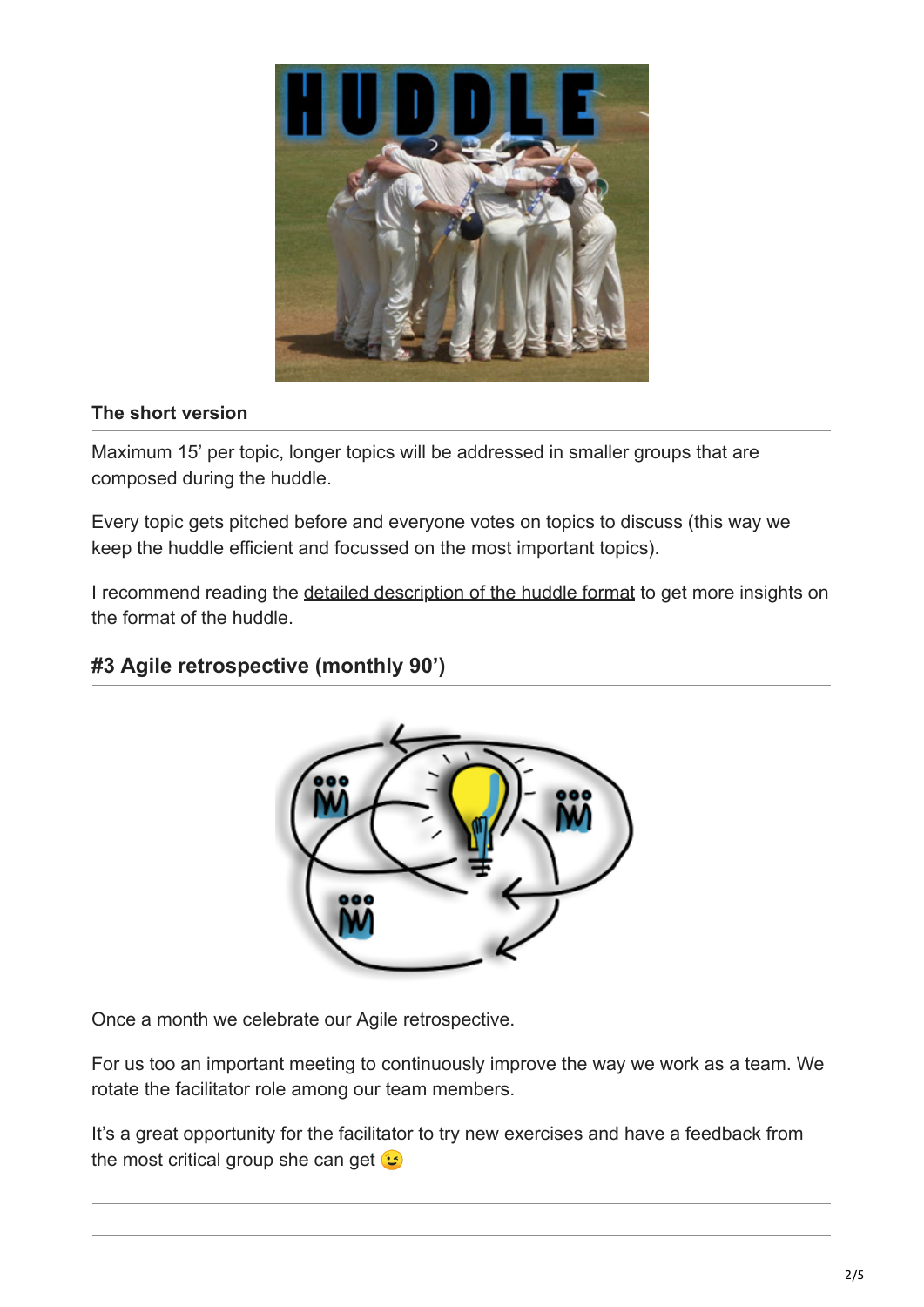Having two professional coaches in our team is a great gift to solve problems.



In our coaching dojo our coaches help us to spread the knowledge regarding coaching.

### **The format roughly looks like this**

Mostly we start with a theoretical lesson about coaching and clarifications on that topic, followed by a practical coaching session where one team member provides a case – being the coachee.

Three team members take the coach role for a defined period of time (10' per coach) and the remaining team members act as observers of the coaching sessions.

The coaches work with the coachee and add on top of each other. All observers watch the session with special focus on body language, mimics and gestures, timing and practices applied by the coach.

After the coaching sessions all observers start a feedback talk among each other. They explain their observations and share what went well and what can be improved.

Our experienced coaches support a lot by sharing their experience too.

In addition I recommend to read – [Coaching and its importance for agile environments](http://www.ontheagilepath.net/?p=53) – an interview with [Stefan Nowaczynski.](http://www.stefan-nowaczynski.de/)

## **#5 Game and exercise sharing lab (a 60' slot every two weeks)**

Let's share experiences of games and practices we're using. That's that background of our sharing

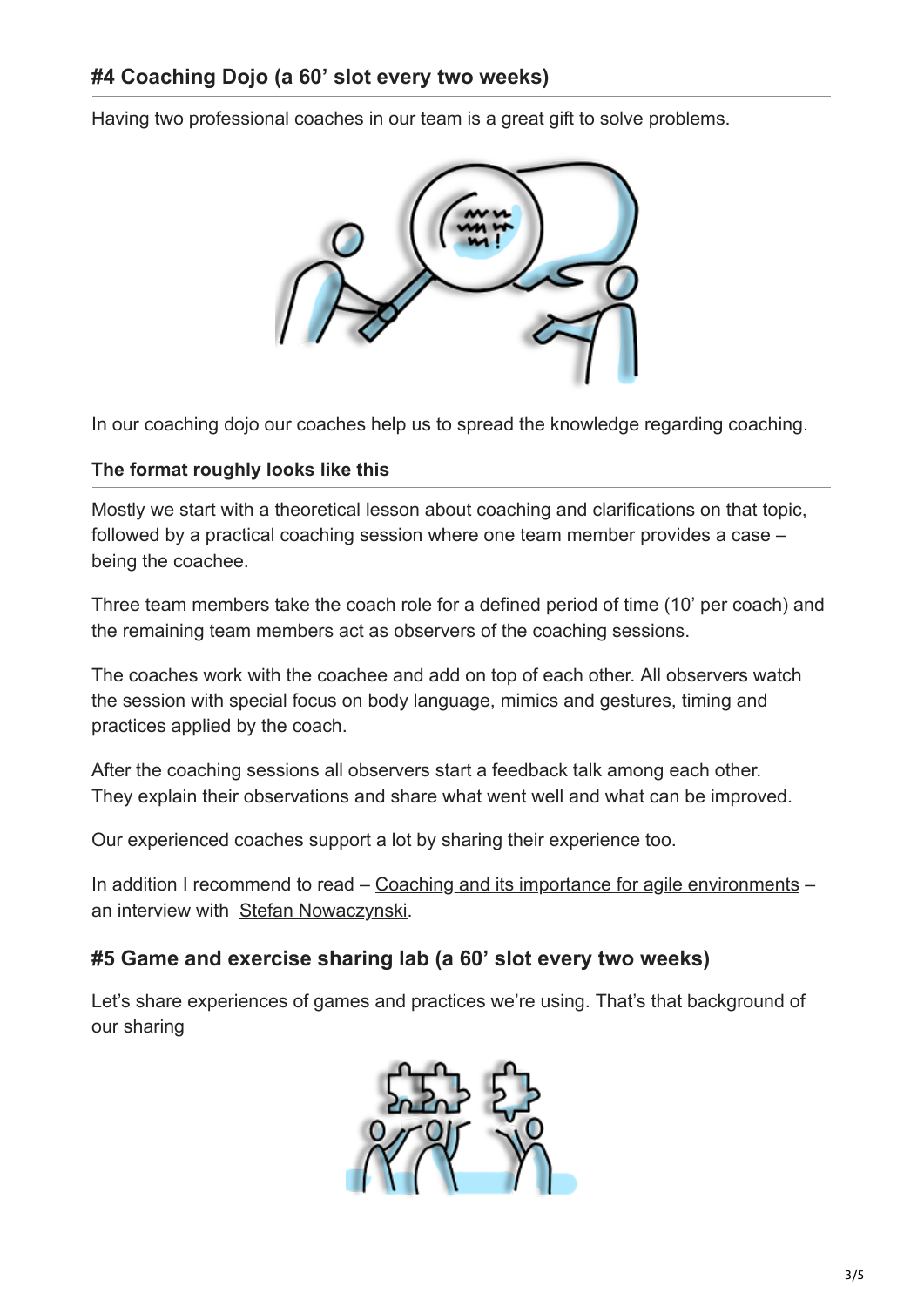labs. Someone introduces a new game, exercise, practice and all can learn more about it, ask questions and add their opinions.

This way we amplify learning in our team.

Recently I described e.g. the [Let the team draw it](http://www.ontheagilepath.net/?p=22) format to be used in retrospectives  $- a$ concrete learning from our sharing lab. Last session we used to get a common picture about [Scrumban](http://www.ontheagilepath.net/?p=36).

### **#6 Cooperative case advises (on demand)**

Someone got stuck with a problem or just needs the group's advise … time to make the call for a cooperative case advise session.

3 coaches join a session – arranged with high priority – and help the team member solving her problem.

#### **The format roughly works like this**

The problem is shortly presented to the 3 consultants.

All consultants ask questions to get a deeper understanding about the problem and circumstances.



The person with the question leaves the room for 15' and the group of consultants discusses possible solutions and prepares a proposal.

The consultants present their proposal, questions for clarification are asked by the team member having the problem.

No comments, no feedback – just take the proposal as a possible way to solve the problem – that's it.

## **#7 Visits**